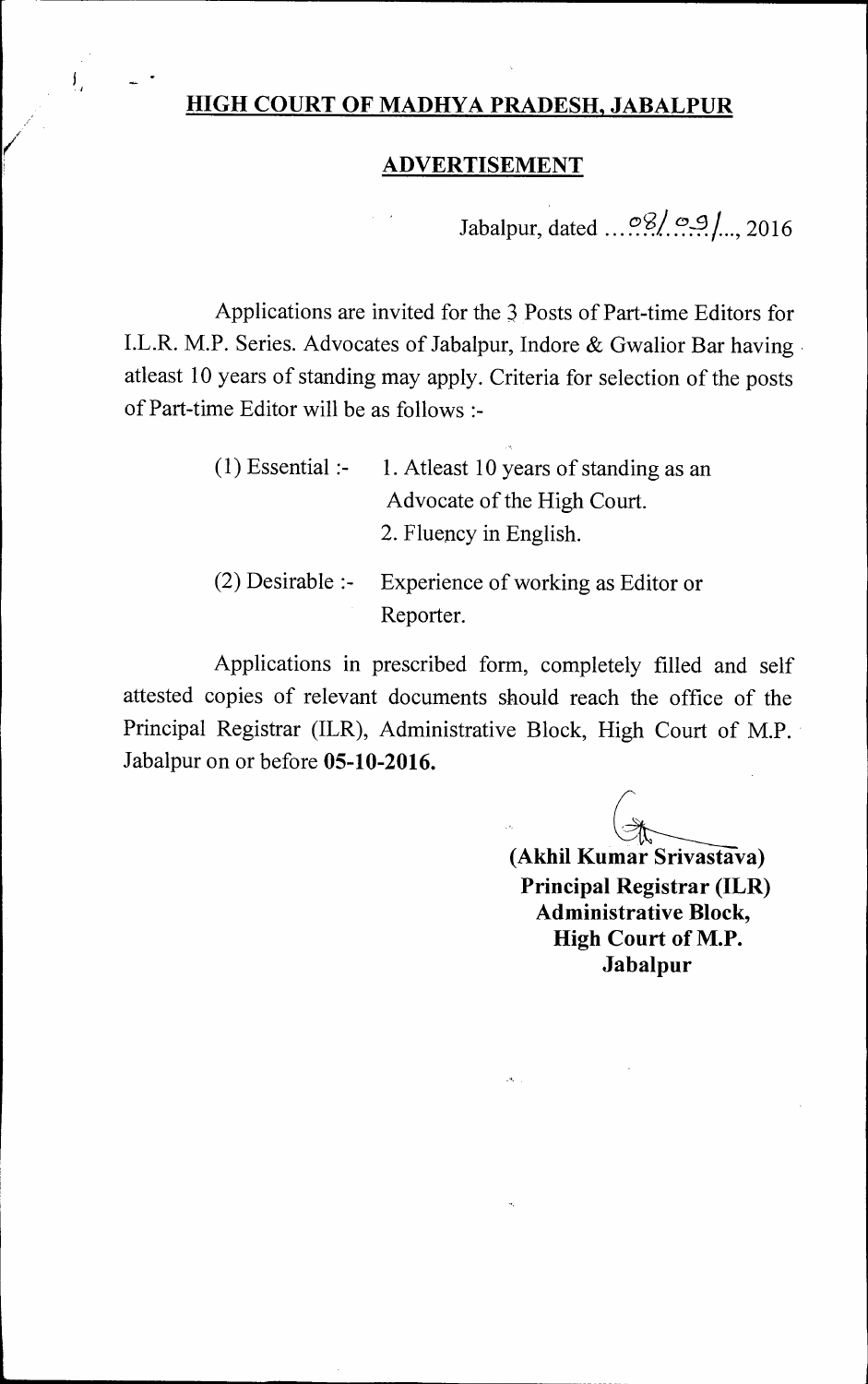# **HIGH COURT OF MADHYA PRADESH, JABALPUR**

 $\overline{C}$ 

7

 $\bar{\bar{z}}$ 

### **APPLICATION FORM For the post of Part-time, Editor of ILR M.P. Series** Affix here A

Self-attested Latest Passport size Colored Photo

| 1. Name of candidate in block letters (Tick $(\sqrt{})$ ) Mark in Box) Mr.<br>Mrs<br>Miss   |  |
|---------------------------------------------------------------------------------------------|--|
|                                                                                             |  |
|                                                                                             |  |
| 2. Sex (Tick $(\forall)$ Mark in Box)<br>Male<br>Female                                     |  |
| 3. Father/ Husband Name in block letter                                                     |  |
| A,                                                                                          |  |
| $\mathcal{A}_i$<br>4. Date of Birth                                                         |  |
| 5. Permanent Address (Alongwith District, State & Pin Code)                                 |  |
|                                                                                             |  |
| 6. Correspondence Address (Alongwith District, State & Pin Code)                            |  |
|                                                                                             |  |
| 7. Telephone/Mobile No.                                                                     |  |
| 8. E-mail Address                                                                           |  |
| 9. Educational Qualification -<br>Description of Educational/Other Qualifications :-        |  |
| Sr.<br>Name of<br>Branch/<br>Board/University<br>Div./Grade<br>Passing<br>$%$ of<br>Remark, |  |
| No<br>Exam<br>Subjects<br>Year<br>Marks<br>if any<br>Passed                                 |  |
|                                                                                             |  |
| $\frac{1}{2}$ $\frac{1}{3}$ $\frac{4}{5}$                                                   |  |
|                                                                                             |  |
|                                                                                             |  |
| 10. M.P. State Bar Council Enrollment No. :-                                                |  |
| 11. Date of Enrollment :-                                                                   |  |
| 12. Specialization, if any                                                                  |  |
| 13. Total years of standing as an Advocate                                                  |  |

j.